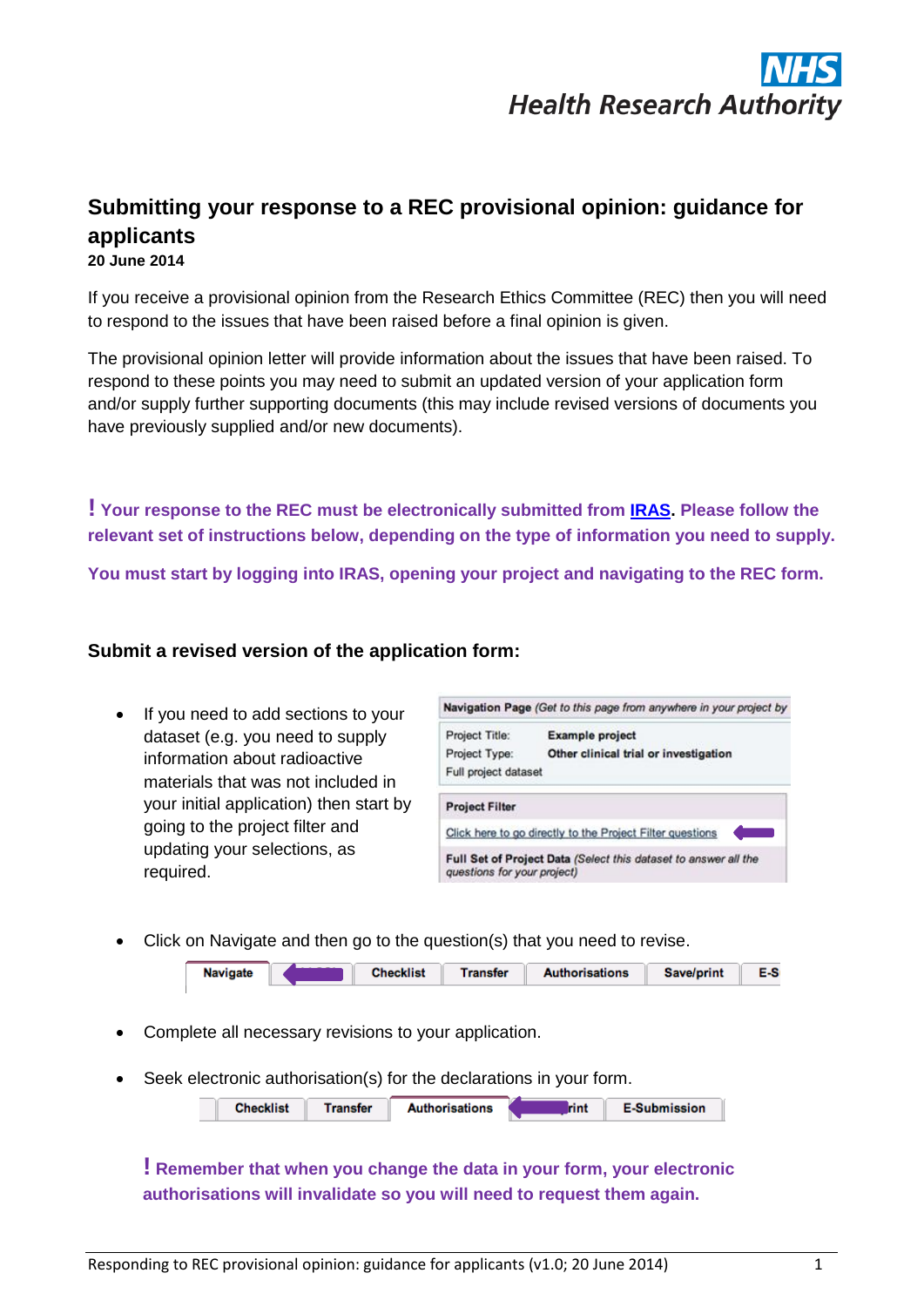## **Submit updated version(s) of previously supplied supporting document(s)**

**! IMPORTANT: To electronically submit supporting documents to the REC, they need to be uploaded to the form checklist.** 

- To update a document that you previously electronically submitted (i.e. a version of the document has already been uploaded to the form checklist).
- Click on the Checklist tab.

|  | la r | <b>Authorisations</b> | Save/print | <b>E-Submission</b> |
|--|------|-----------------------|------------|---------------------|
|  |      |                       |            |                     |

Go to the row in the checklist that contains the document you need to update. Click  $\mathscr P$ icon.

| <b>Document</b>                          | <b>Subtitle</b>     | <b>Enclosed</b> | <b>Date</b>          |     | Version   Office Use | <b>Reason</b><br>not<br>supplied |       |
|------------------------------------------|---------------------|-----------------|----------------------|-----|----------------------|----------------------------------|-------|
| Covering letter on headed paper          |                     | No              |                      |     |                      |                                  |       |
| Research protocol or project<br>proposal | Example<br>document |                 | Mandatory 02/12/2013 | 1.0 |                      |                                  | l – r |

• Upload the revised document.

| <b>Update Document</b>                     |                                                  |                                                                                                             |                            |                                             |                 |                                       |      |                           |                                  |        |               |
|--------------------------------------------|--------------------------------------------------|-------------------------------------------------------------------------------------------------------------|----------------------------|---------------------------------------------|-----------------|---------------------------------------|------|---------------------------|----------------------------------|--------|---------------|
|                                            |                                                  | Browse for a file on your hard drive to update this document or select from your already uploaded documents |                            |                                             |                 |                                       |      |                           |                                  |        |               |
| <b>Document Title</b>                      | <b>File Name</b>                                 | File Size<br><b>Upload Version</b>                                                                          | <b>Upload Date</b>         | Document Type                               |                 | <b>Document Version</b>               |      | Document Date             | AV Scan                          |        |               |
| Example document                           | Example<br>document Dec2013 v1<br>$-0$ . doc $x$ | 15 Kb<br>$\mathbf{1}$                                                                                       | 18.06.2014 15:36           | Research protocol or project proposal       |                 | 1.0                                   |      | 02/12/2013                | OK                               | Delete |               |
|                                            |                                                  | Jpdate document from: O Hard drive O My Documents O Project Documents                                       |                            |                                             |                 |                                       |      |                           |                                  |        |               |
| File <sup>-</sup>                          |                                                  |                                                                                                             | Browse.                    |                                             |                 | Make sure you enter updated           |      |                           |                                  |        |               |
| Document Title:                            | Example document                                 |                                                                                                             |                            |                                             |                 | information for the document i.e.     |      |                           |                                  |        |               |
| Document type:<br><b>Document Version:</b> | Research protocol or project proposal            |                                                                                                             |                            |                                             |                 |                                       |      |                           |                                  |        |               |
| Document Date:                             |                                                  | 圃                                                                                                           |                            |                                             |                 | its version number and date.          |      |                           |                                  |        |               |
|                                            |                                                  | <b>Update Document</b>                                                                                      |                            |                                             |                 |                                       |      |                           |                                  |        |               |
| Previous versions of                       |                                                  | Browse for a file on your hard drive to update this document or select from your already uploaded documents |                            |                                             |                 |                                       |      |                           |                                  |        |               |
| uploaded files are                         |                                                  | Document Title<br><b>File Name</b>                                                                          |                            | File Size Upload Version Upload Date        | Document Type   |                                       |      | Document Version          | Document Date<br>AV Scan         |        |               |
| retained unless you                        |                                                  | Example<br><b>Example document</b><br>$-0$ . doc $x$                                                        | document_June2014_v2 15 Kb | $\overline{\mathbf{2}}$<br>19.06.2014 12:00 |                 | Research protocol or project proposal | v2.0 | 19/06/2014                |                                  |        | <b>Delete</b> |
| delete them by clicking                    |                                                  |                                                                                                             |                            |                                             |                 |                                       |      |                           |                                  |        |               |
| 'Delete' link. You can                     |                                                  | Close                                                                                                       |                            |                                             |                 |                                       |      |                           |                                  |        |               |
| view the retained                          |                                                  |                                                                                                             |                            |                                             |                 |                                       |      |                           |                                  |        |               |
| previously uploaded                        |                                                  |                                                                                                             |                            |                                             |                 |                                       |      |                           |                                  |        |               |
| versions by clicking '>'                   |                                                  | <b>Document</b>                                                                                             |                            | <b>Subtitle</b>                             | <b>Enclosed</b> | <b>Date</b>                           |      | <b>Version Office Use</b> | <b>Reason</b><br>not<br>supplied |        |               |
| icon                                       |                                                  | ering letter on headed paper                                                                                |                            |                                             | <b>No</b>       |                                       |      |                           |                                  | 7      | Ï             |
|                                            |                                                  | Research protocol or project proposal                                                                       |                            | Example document                            | Mandatory       | 19/06/2014                            | v2.0 |                           |                                  |        |               |

## TIP>> If you need to also supply a version showing updates as tracked changes then please follow process for submitting new supporting documents in next section.

• Repeat steps above for each document you need to update.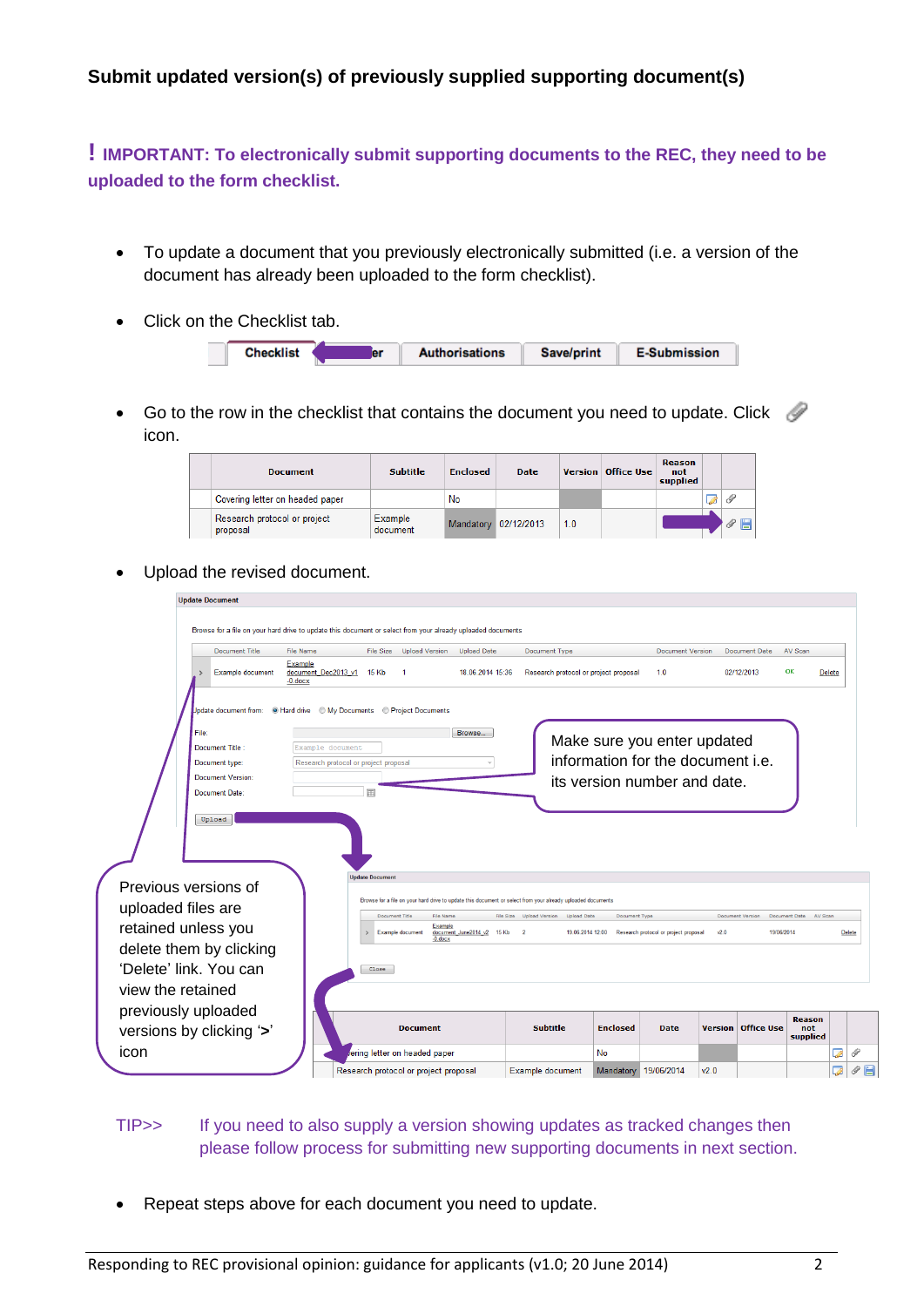# **! IMPORTANT: To electronically submit supporting documents to the REC, they need to be uploaded to the form checklist.**

Start by clicking on the Checklist tab: **Checklist Authorisations** Save/print E-Subm

If the type of document you are adding is already in the checklist:

- Go to the row in the checklist that contains the document you need to add.
- If you have not previously added a document of this type simply click the  $\mathscr I$  icon and follow instructions to upload the document.

| <b>Copies</b><br>↑materials for<br><b>SHIAHICAMAN</b><br>$F = F \circ F$ | No |  |  |  |
|--------------------------------------------------------------------------|----|--|--|--|

If you have need to add an additional version of a document that you have already submitted (e.g. you need to supply an additional variant of the participant information sheet or you need to provide clean and tracked changes versions of an updated document) then:

First duplicate the row for the document type by clicking on  $\Box$  icon.



• Then upload the file to the newly created checklist row by clicking the  $\mathcal O$  icon and following instructions provided. Please ensure you enter the document details.

|  | Participant information sheet (PIS) | <b>Adult Participant</b><br>Info Sheet | Yes | 26/05/2014 | $v1$ - |  |  |
|--|-------------------------------------|----------------------------------------|-----|------------|--------|--|--|
|  | Participant information sheet (PIS) |                                        | No  |            |        |  |  |

#### If the type of document that you need to submit is not listed then:

- Add a new row at the end of the checklist by clicking  $\Box$  Add New Row button.
- In the newly created row, click the  $\mathcal O$  icon and follow instructions to upload the document. Ensure your document name describes the type of document you are adding.

| Other documents        |                                      |     |            |        |                                                     |   |  |  |
|------------------------|--------------------------------------|-----|------------|--------|-----------------------------------------------------|---|--|--|
| Other (please specify) |                                      |     | No         |        | <b>Add Document</b>                                 |   |  |  |
| Other documents        |                                      |     |            |        | Browse for a file on your hard drive or select from |   |  |  |
| Other (please specify) | Additional<br>Supporting<br>Document | Yes | 18/06/2014 | $v1-0$ |                                                     | Ø |  |  |

Repeat steps above for each document you need to add.